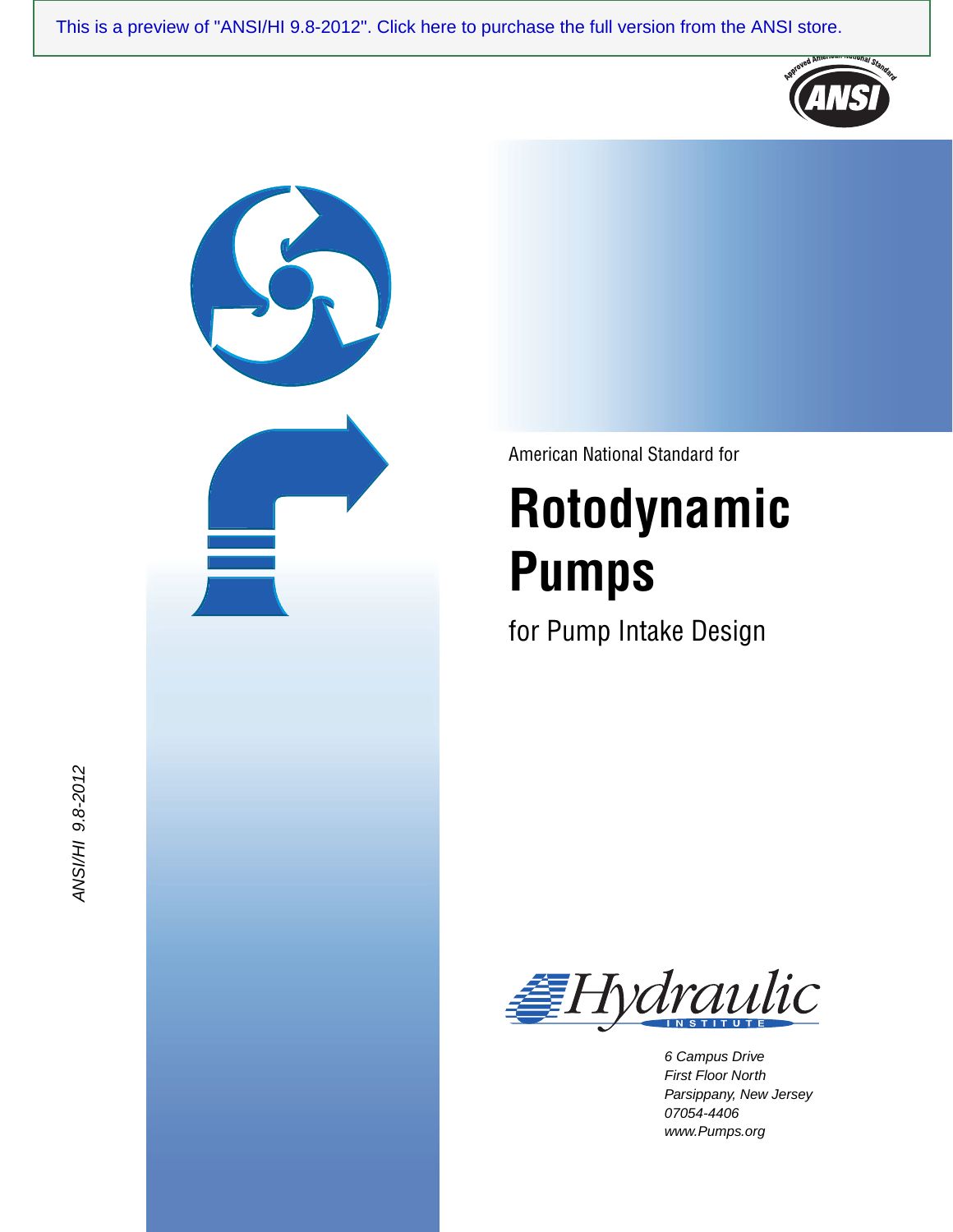[This is a preview of "ANSI/HI 9.8-2012". Click here to purchase the full version from the ANSI store.](https://webstore.ansi.org/Standards/HI/ANSIHI2012-1447220?source=preview)

This page intentionally blank.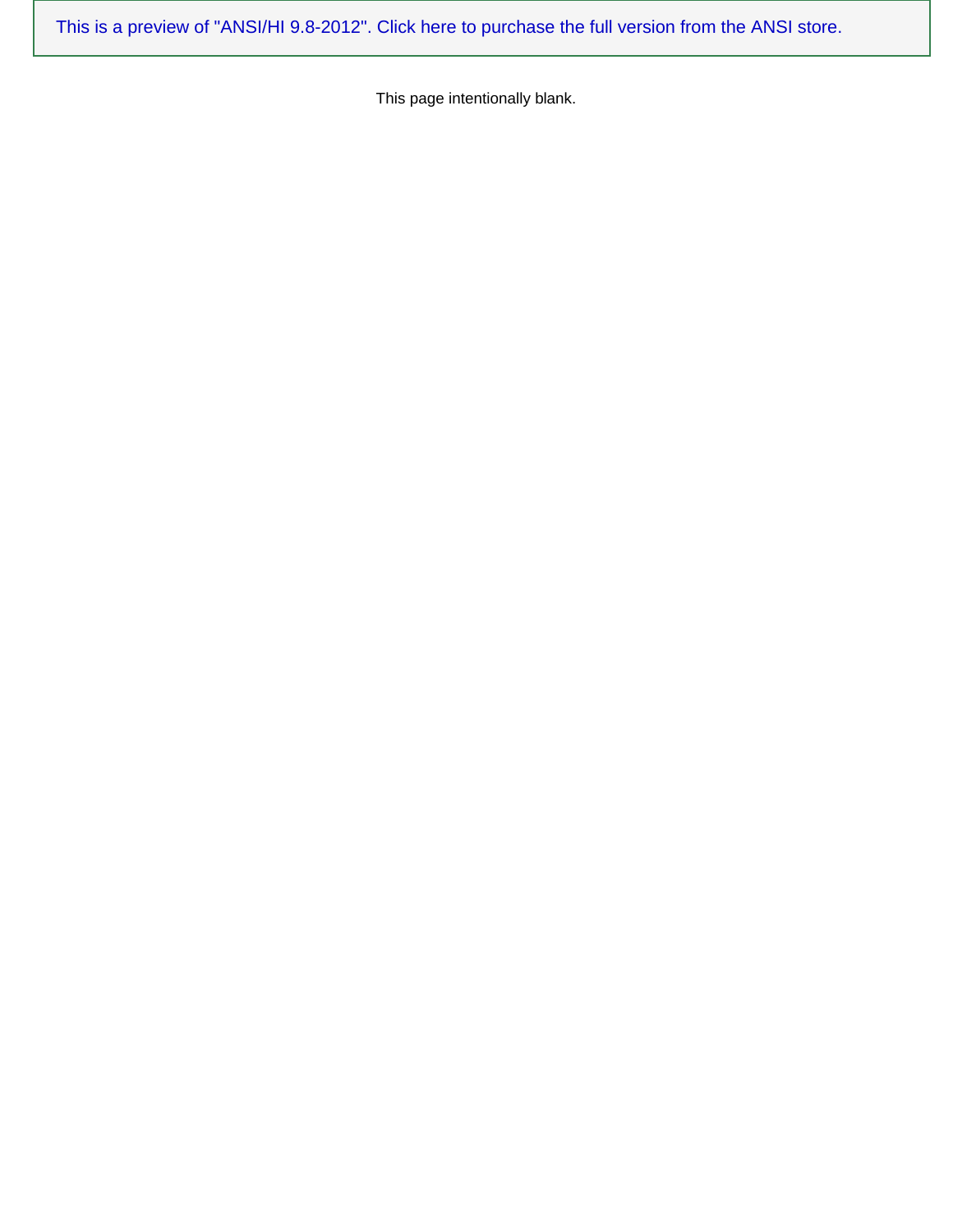[This is a preview of "ANSI/HI 9.8-2012". Click here to purchase the full version from the ANSI store.](https://webstore.ansi.org/Standards/HI/ANSIHI2012-1447220?source=preview)

**ANSI/HI 9.8-2012**

American National Standard for

# Rotodynamic Pumps

## for Pump Intake Design

Sponsor **Hydraulic Institute [www.Pumps.org](http://www.pumps.org)**

Approved December 4, 2012 **American National Standards Institute, Inc.**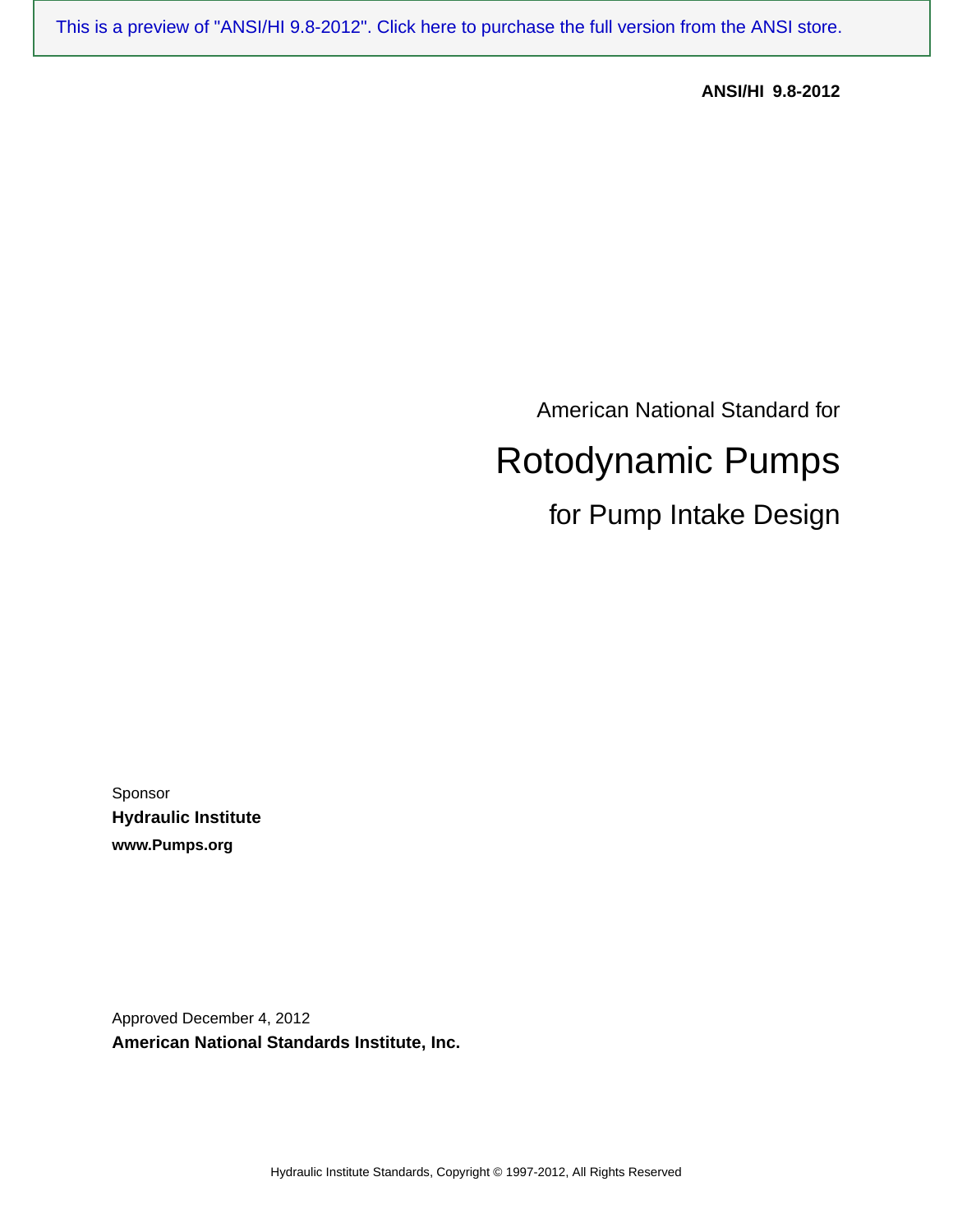### American **National Standard**

Approval of an American National Standard requires verification by ANSI that the requirements for due process, consensus and other criteria for approval have been met by the standards developer.

Consensus is established when, in the judgement of the ANSI Board of Standards Review, substantial agreement has been reached by directly and materially affected interests. Substantial agreement means much more than a simple majority, but not necessarily unanimity. Consensus requires that all views and objections be considered, and that a concerted effort be made toward their resolution.

The use of American National Standards is completely voluntary; their existence does not in any respect preclude anyone, whether he has approved the standards or not, from manufacturing, marketing, purchasing, or using products, processes, or procedures not conforming to the standards.

The American National Standards Institute does not develop standards and will in no circumstances give an interpretation of any American National Standard. Moreover, no person shall have the right or authority to issue an interpretation of an American National Standard in the name of the American National Standards Institute. Requests for interpretations should be addressed to the secretariat or sponsor whose name appears on the title page of this standard.

**CAUTION NOTICE:** This American National Standard may be revised or withdrawn at any time. The procedures of the American National Standards Institute require that action be taken periodically to reaffirm, revise, or withdraw this standard. Purchasers of American National Standards may receive current information on all standards by calling or writing the American National Standards Institute.

Published By

**Hydraulic Institute 6 Campus Drive, First Floor North Parsippany, NJ 07054-4406**

**[www.Pumps.org](http://www.pumps.org)**

Copyright © 2012 Hydraulic Institute All rights reserved.

No part of this publication may be reproduced in any form, in an electronic retrieval system or otherwise, without prior written permission of the publisher.

Printed in the United States of America

ISBN 978-880952-70-2

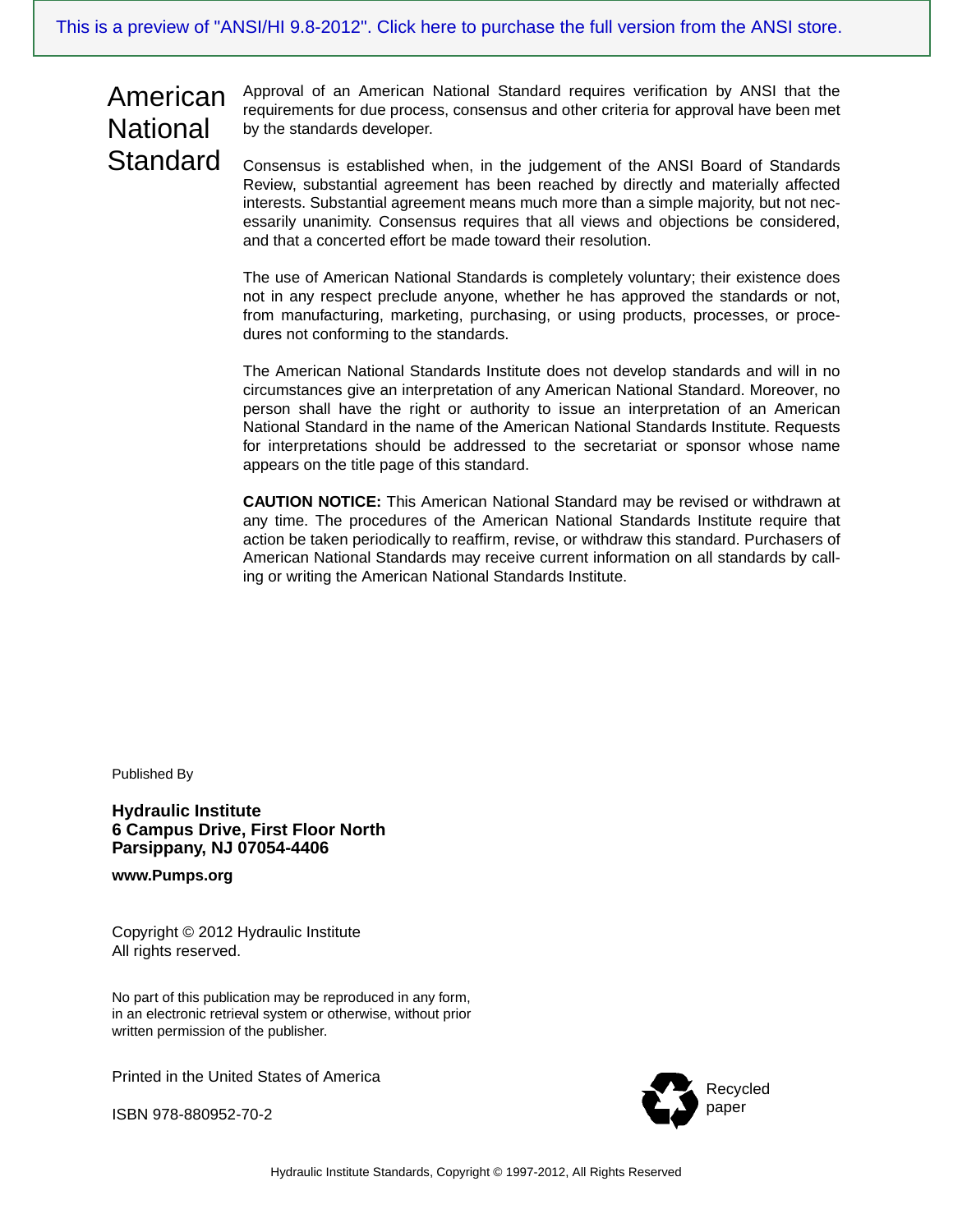#### **Contents**

| 9.8     |                                                                                     |
|---------|-------------------------------------------------------------------------------------|
| 9.8.1   |                                                                                     |
| 9.8.2   |                                                                                     |
| 9.8.2.1 |                                                                                     |
| 9.8.2.2 |                                                                                     |
| 9.8.2.3 |                                                                                     |
| 9.8.2.4 |                                                                                     |
| 9.8.2.5 |                                                                                     |
| 9.8.2.6 | Can vertical turbine pump intakes (clear liquids), including those with submersible |
| 9.8.2.7 |                                                                                     |
| 9.8.3   |                                                                                     |
| 9.8.3.1 |                                                                                     |
| 9.8.3.2 |                                                                                     |
| 9.8.3.3 |                                                                                     |
| 9.8.3.4 |                                                                                     |
| 9.8.4   |                                                                                     |
| 9.8.4.1 |                                                                                     |
| 9.8.4.2 |                                                                                     |
| 9.8.4.3 |                                                                                     |
| 9.8.4.4 |                                                                                     |
| 9.8.4.5 |                                                                                     |
| 9.8.4.6 |                                                                                     |
| 9.8.4.7 |                                                                                     |
| 9.8.4.8 |                                                                                     |
| 9.8.5   |                                                                                     |
| 9.8.5.1 |                                                                                     |
| 9.8.5.2 |                                                                                     |
| 9.8.6   |                                                                                     |
| 9.8.6.1 |                                                                                     |
| 9.8.6.2 |                                                                                     |
| 9.8.6.3 |                                                                                     |
| 9.8.7   |                                                                                     |
| 9.8.7.1 |                                                                                     |
| 9.8.7.2 |                                                                                     |
| 9.8.7.3 |                                                                                     |
| 9.8.7.4 |                                                                                     |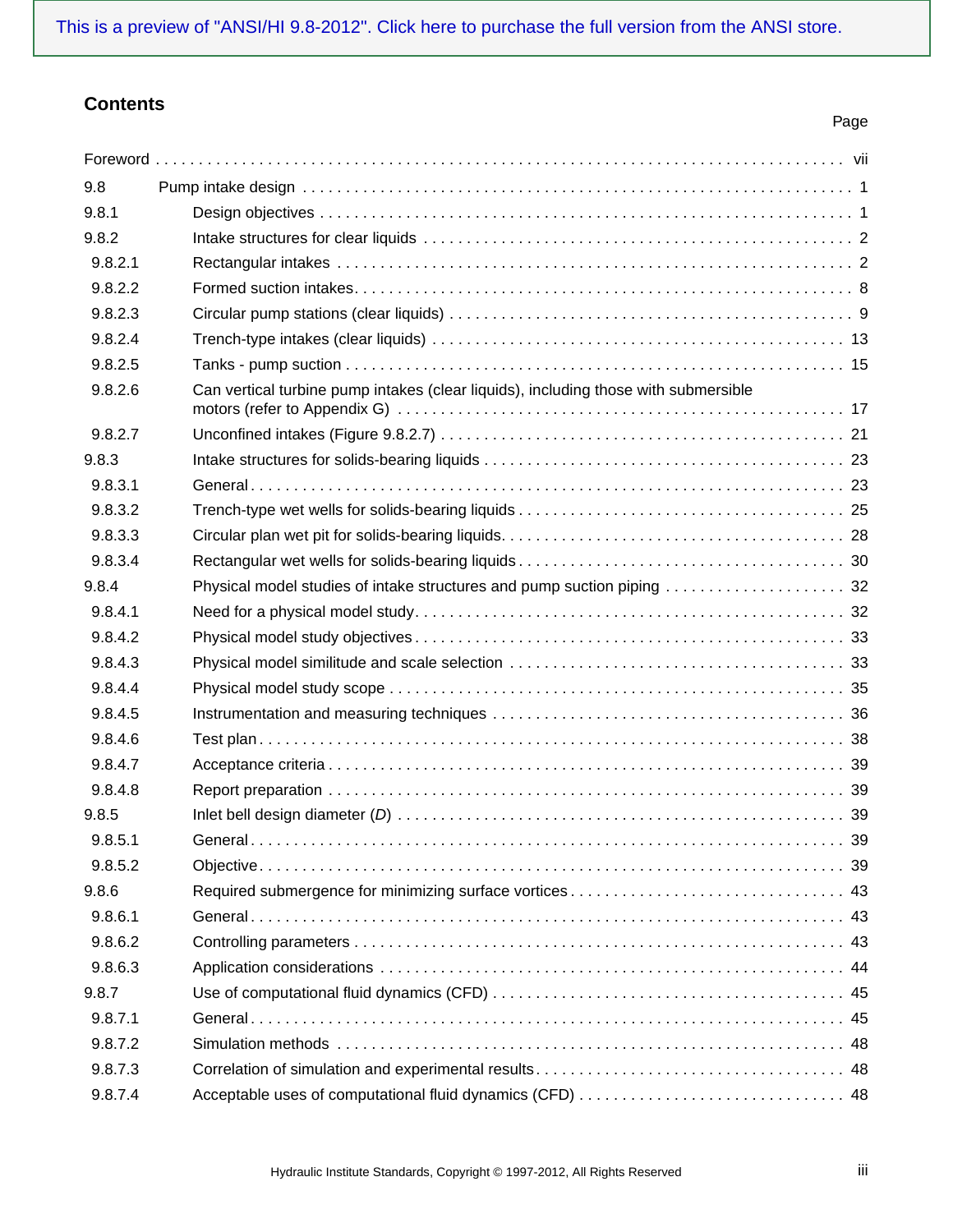| 9.8.8      |                                                                                                               |
|------------|---------------------------------------------------------------------------------------------------------------|
| 9.8.8.1    |                                                                                                               |
| 9.8.8.2    |                                                                                                               |
| Appendix A |                                                                                                               |
| Appendix B |                                                                                                               |
| Appendix C |                                                                                                               |
| Appendix D |                                                                                                               |
| Appendix E |                                                                                                               |
| Appendix F |                                                                                                               |
| Appendix G |                                                                                                               |
| Appendix H |                                                                                                               |
| Appendix I |                                                                                                               |
| Appendix J |                                                                                                               |
| Appendix K |                                                                                                               |
| Appendix L |                                                                                                               |
| Appendix M |                                                                                                               |
|            |                                                                                                               |
| Figures    |                                                                                                               |
|            |                                                                                                               |
|            |                                                                                                               |
|            |                                                                                                               |
|            |                                                                                                               |
|            |                                                                                                               |
|            |                                                                                                               |
|            |                                                                                                               |
|            |                                                                                                               |
|            |                                                                                                               |
|            |                                                                                                               |
|            |                                                                                                               |
|            |                                                                                                               |
|            |                                                                                                               |
|            |                                                                                                               |
|            |                                                                                                               |
|            |                                                                                                               |
|            |                                                                                                               |
|            | 9.8.3.3.1a — Circular wet pit with sloping walls and minimized horizontal floor area (dry-pit pumps) 29       |
|            | 9.8.3.3.1b — Circular wet pit with sloping walls and minimized horizontal floor area (submersible             |
|            | 9.8.3.3.1c — Circular wet pit with sloping walls and minimized horizontal floor area (wet-pit pumps shown for |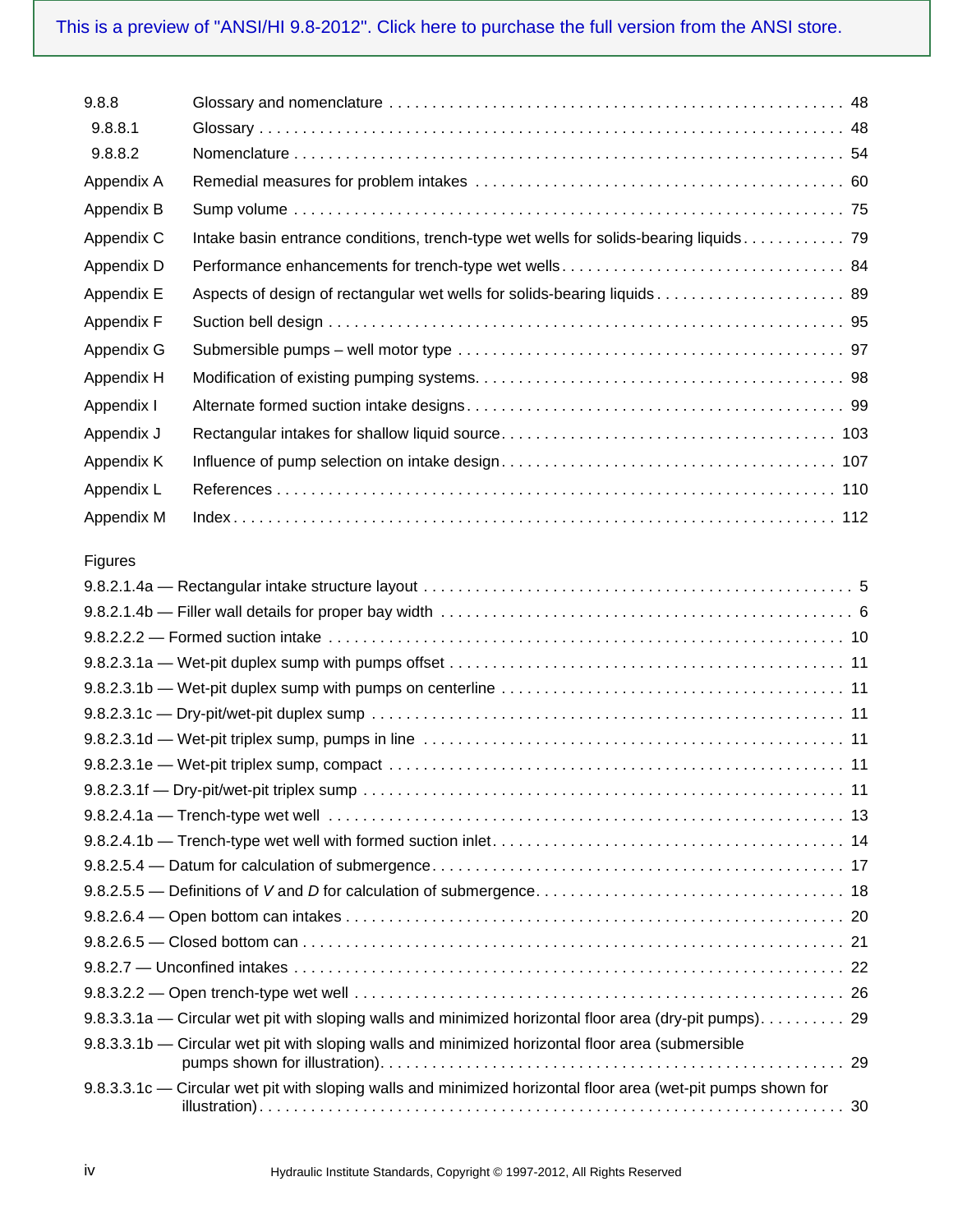| 9.8.6.3b - Minimum submergence to minimize free surface vortices (US customary units)  47             |  |
|-------------------------------------------------------------------------------------------------------|--|
| A.1 - Examples of approach flow conditions at intake structures and the resulting effect on velocity, |  |
| A.2 — Examples of pump approach flow patterns for various combinations of operating pumps 63          |  |
|                                                                                                       |  |
| A.4 - Effect of trash rack design and location on velocity distribution entering pump bay 64          |  |
|                                                                                                       |  |
|                                                                                                       |  |
|                                                                                                       |  |
|                                                                                                       |  |
|                                                                                                       |  |
|                                                                                                       |  |
|                                                                                                       |  |
|                                                                                                       |  |
|                                                                                                       |  |
|                                                                                                       |  |
|                                                                                                       |  |
|                                                                                                       |  |
|                                                                                                       |  |
|                                                                                                       |  |
|                                                                                                       |  |
|                                                                                                       |  |
|                                                                                                       |  |
|                                                                                                       |  |
|                                                                                                       |  |
|                                                                                                       |  |
|                                                                                                       |  |
|                                                                                                       |  |
|                                                                                                       |  |
|                                                                                                       |  |
|                                                                                                       |  |
|                                                                                                       |  |
|                                                                                                       |  |
|                                                                                                       |  |
|                                                                                                       |  |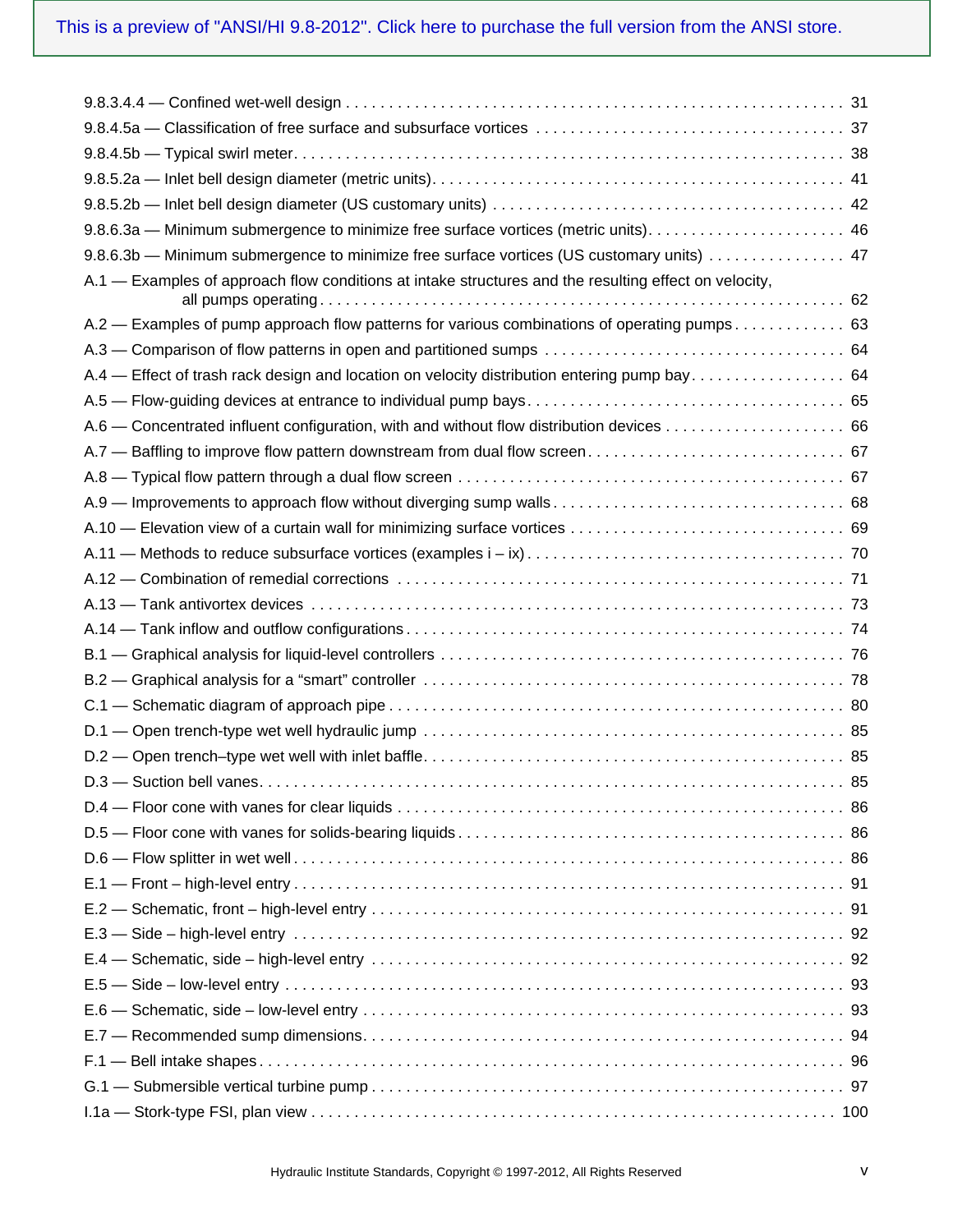| J.1 - Configuration for rectangular intakes withdrawing from shallow liquid source, maximum three   |  |
|-----------------------------------------------------------------------------------------------------|--|
|                                                                                                     |  |
| J.2 — Pump bay details near the pump bells for rectangular intakes with a shallow liquid source 106 |  |
|                                                                                                     |  |
|                                                                                                     |  |
|                                                                                                     |  |
|                                                                                                     |  |

#### Tables

| C.2 — Maximum allowable flow rates in approach pipes (US customary units)  82 |  |
|-------------------------------------------------------------------------------|--|
|                                                                               |  |